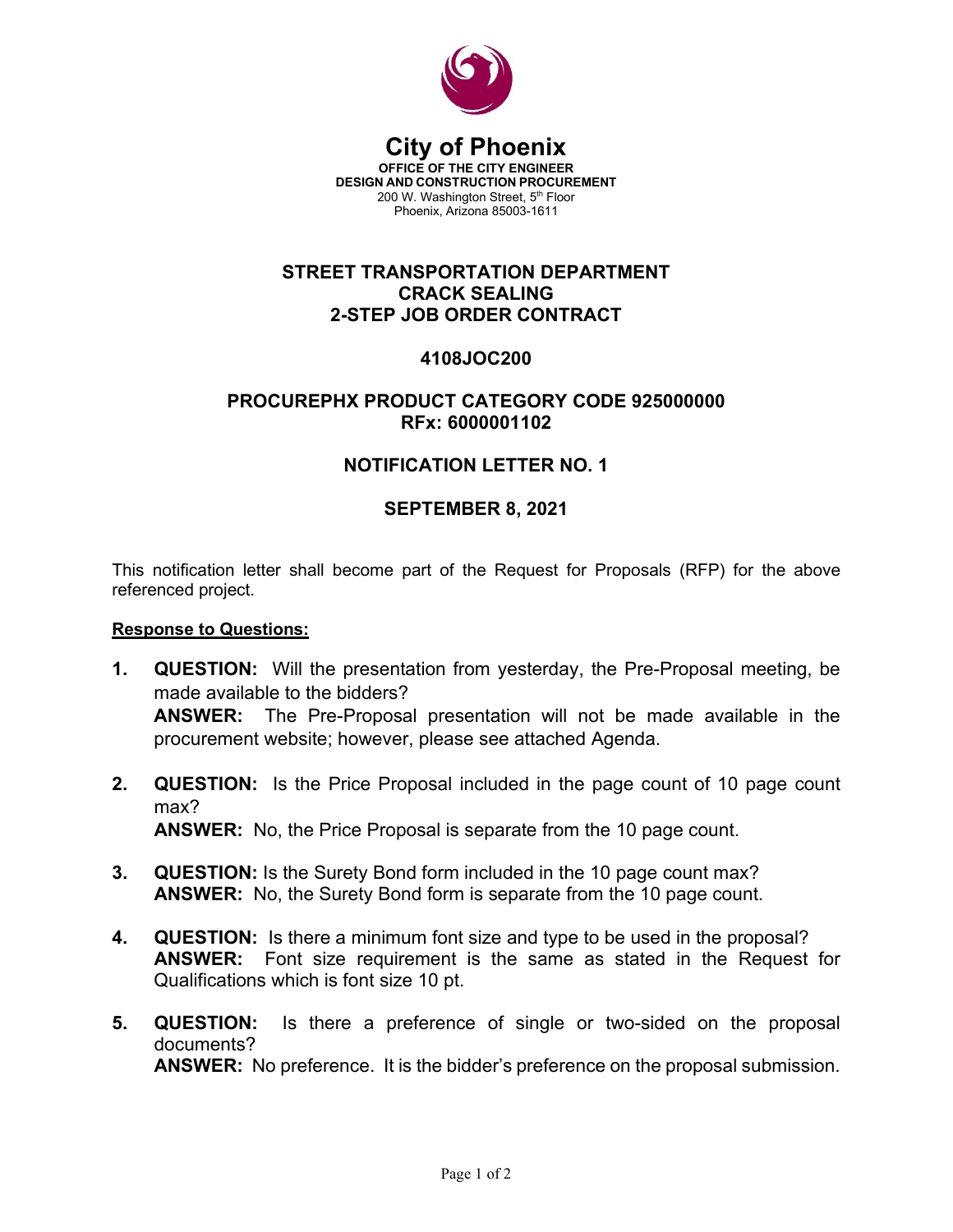**6. QUESTION:** Is there a Cover Sheet and Information Sheet to be included in the proposal submittal as in Step 1 of this process? If so, do they count towards the 10 page count?

**ANSWER:** Yes, there is a Cover Sheet to be included with the Proposal; however, the Cover Sheet does not count towards the 10 page count max.

All other terms and conditions remain unchanged.

Annette Perez Contracts Specialist CITY OF PHOENIX DESIGN AND CONSTRUCTION PROCUREMENT

\*\*\*\*\*\*\*\*\*\*\*\*\*\*\*\*\*\*\*\*\*\*\*\*\*END OF NOTIFICATION\*\*\*\*\*\*\*\*\*\*\*\*\*\*\*\*\*\*\*\*\*\*\*\*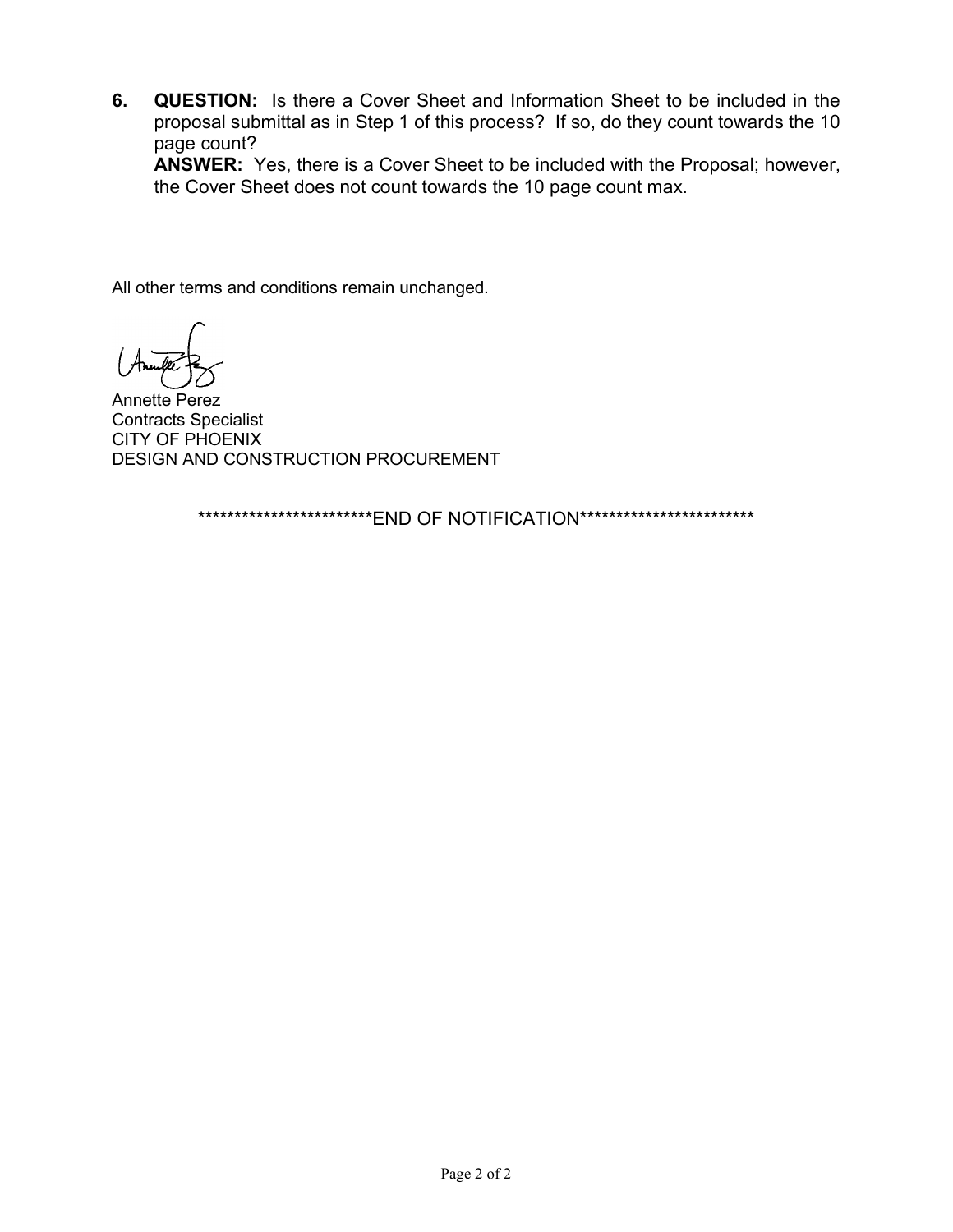# **AGENDA**

### **JOC PRE-PROPOSAL MEETING**

### **REQUEST FOR PROPOSALS STREET TRANSPORTATION DEPARTMENT CRACK SEALING 2-STEP JOB ORDER CONTRACT 4108JOC200 RFX 6000001102**

## **AUGUST 31, 2021 VIA WEBEX @ 11 AM**

• **Sign-in sheet:** Please send me an email by 4 pm today with the name, position, email address, and contact number for all who participated in the WebEx meeting from your firm.

#### • **Introductions**

- o Point of Contact prior to submittals through contract award
	- Annette Perez, Contract Specialist 602-534-1423 [annette.perez@phoenix.gov](mailto:annette.perez@phoenix.gov)
- o Points of Contact after contract award
	- Ryan Stevens, P.E., Civil Engineer III, Project Manager, Street Transportation **Department**

#### • **Overview of RFP**

- o Background and Objective
	- **Six (6)** firms have been shortlisted to respond to the RFP, up to **four (4)** firms will be selected to provide services on page **1 of the RFQ**.
	- No quarantee of work
	- **Projects will be on an as-needed basis**
	- Payment and Performance Bonds Required for the amount of each JOA
- $\circ$  Price Escalation Process All unit prices submitted in the proposal shall be firm and fixed for the initial first year of the contract beginning at the contract effective date. Thereafter, price adjustments will be considered annually on the anniversary of the contract effective date provided the adjustments are submitted in writing with 30 calendar days advanced notice.
- $\circ$  Term of Contract 36-month term or \$21M per JOC, whichever occurs first. City may renew for 24-month term or the balance of the contract amount of \$33M.

#### **EXAMPLES:**

- Table 1: Sample of Overall Proposal Evaluation
- Table 2: Sample Technical Proposal Submittal Information
- Table 3: Sample Price Submittal Information
- Table 4: Sample Final Score Tabulation

The scores for Technical Proposal and Price Proposal are combined for a total score.